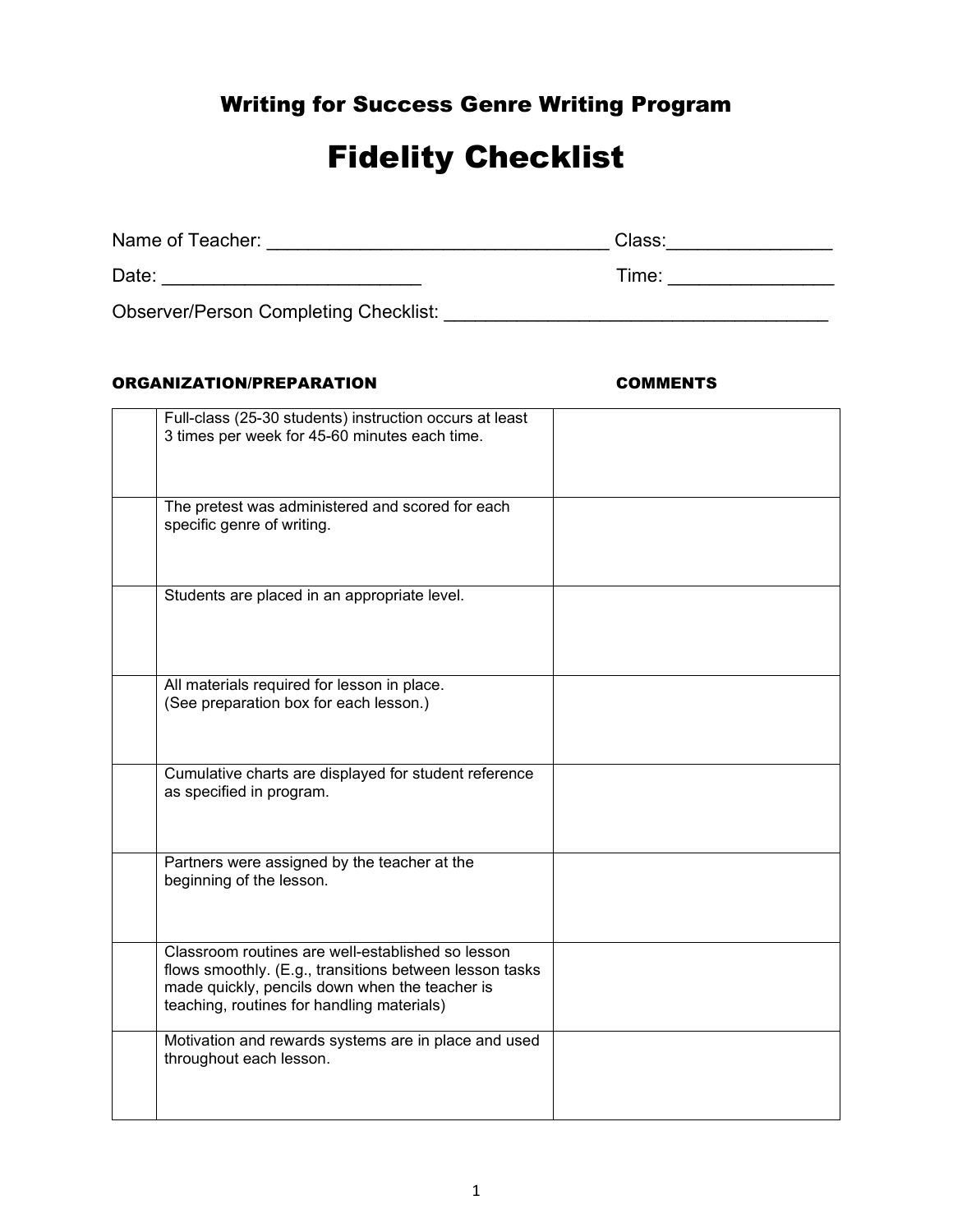### LESSON DELIVERY **COMMENTS**

| Explicit instruction script was followed with fidelity for<br>all parts of the lesson.                                                               |  |
|------------------------------------------------------------------------------------------------------------------------------------------------------|--|
| Appropriate scaffolding was used beyond the script if<br>required for student success.                                                               |  |
| All parts of each lesson were taught-Preparing to<br>Work in the Writer's Workshop Activity, Delving into the<br>Tools Worksheet, Writer's Workshop. |  |
| Lesson pace was brisk and lively--at a pace that all<br>students were successful. (All students were actively<br>engaged in lesson.)                 |  |
| Teacher used clear and consistent signals that<br>resulted in unison choral responses. All students were<br>expected to respond.                     |  |
| For individual turns, the teacher asked the question<br>and then randomly called on a student.                                                       |  |
| Responses were affirmed. (E.g., Yes, a simile<br>compares two unlike things using the words like or as.)                                             |  |
| Specific praise was used throughout the lesson. (E.g.,<br>Well done. Everyone waited until I gave the signal to<br>answer.)                          |  |
| Students were engaged appropriately during partner<br>activities. Teacher asked 2-3 students to share their<br>ideas with the whole class.           |  |
| Students wrote only when directed by the teacher.                                                                                                    |  |

### LESSON FOLLOW UP **COMMENTS**

| Delving into the Tools worksheet was graded, and<br>corrections completed.                                              |  |
|-------------------------------------------------------------------------------------------------------------------------|--|
| Targeted remediation was done for Delving into the<br>Tools worksheet tasks that were below the mastery<br>level. (85%) |  |
| Data is shared during conferences and used to<br>establish goals.                                                       |  |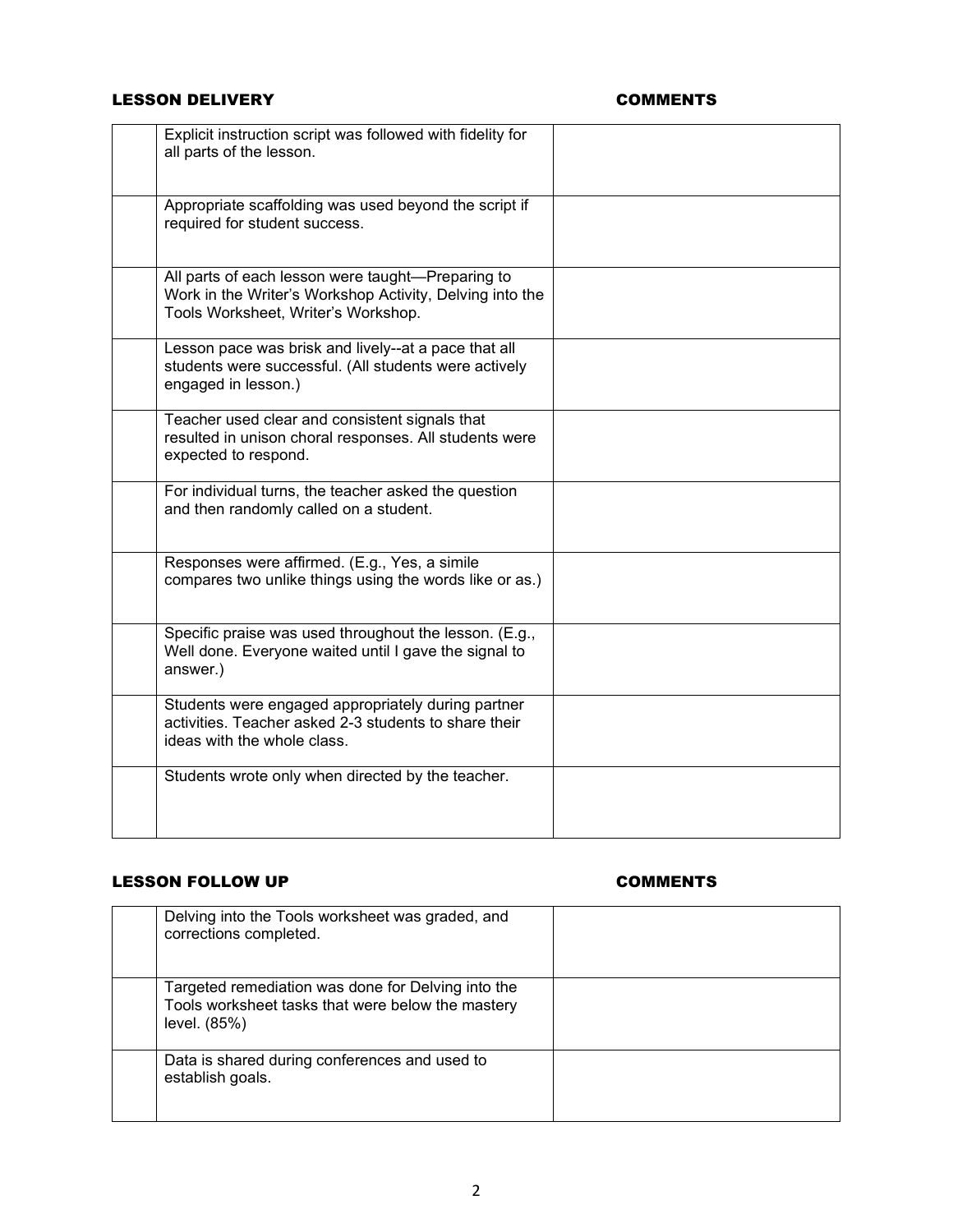### WRITER'S WORKSHOP **COMMENTS**

| All parts of each lesson were completed as scripted or<br>directed.                                                                                                                            |  |
|------------------------------------------------------------------------------------------------------------------------------------------------------------------------------------------------|--|
| Teacher knew lesson procedures for "soft" scripted<br>parts of lessons well enough to effectively lead<br>students through the process.                                                        |  |
| The full cycle of lesson events was completed during<br>the Writer's Workshop parts of the lessons:                                                                                            |  |
| Analyzing the exemplar (teacher directed)                                                                                                                                                      |  |
| Drafting and Editing a piece of writing (genre<br>$\bullet$<br>specific)                                                                                                                       |  |
| Drafting a piece of writing (genre specific)<br>$\bullet$                                                                                                                                      |  |
| Editing a piece of writing (genre specific,<br>$\bullet$<br>teacher-directed)                                                                                                                  |  |
| Proofreading a piece of writing (genre specific,<br>$\bullet$<br>teacher-directed)                                                                                                             |  |
| Students proofread with a partner.                                                                                                                                                             |  |
| A final draft was completed (handwritten or<br>$\bullet$<br>word processed)                                                                                                                    |  |
| Students had the opportunity to present their<br>$\bullet$<br>piece of writing to an audience in one of the<br>ways that is outlined in lesson.                                                |  |
| Extended writing projects completed over several days<br>following the six steps of the writing process as<br>outlined.                                                                        |  |
| Students saw and used the scoring rubric based on Six<br>Traits as they drafted, so they knew exact<br>expectations.                                                                           |  |
| Scored rubric was used as a checklist to help students<br>improve their writing score.                                                                                                         |  |
| Scores recorded on Class Summary Sheet provided in<br>the program. Scores below 80% highlighted on<br>summary sheet.                                                                           |  |
| Targeted remediation provided based on highlighted<br>scores.                                                                                                                                  |  |
| Students had the opportunity to improve their writing<br>scores after targeted remediation based on the rubric<br>elements. (Improved scores recorded on data sheet in<br>the "re-write" row.) |  |